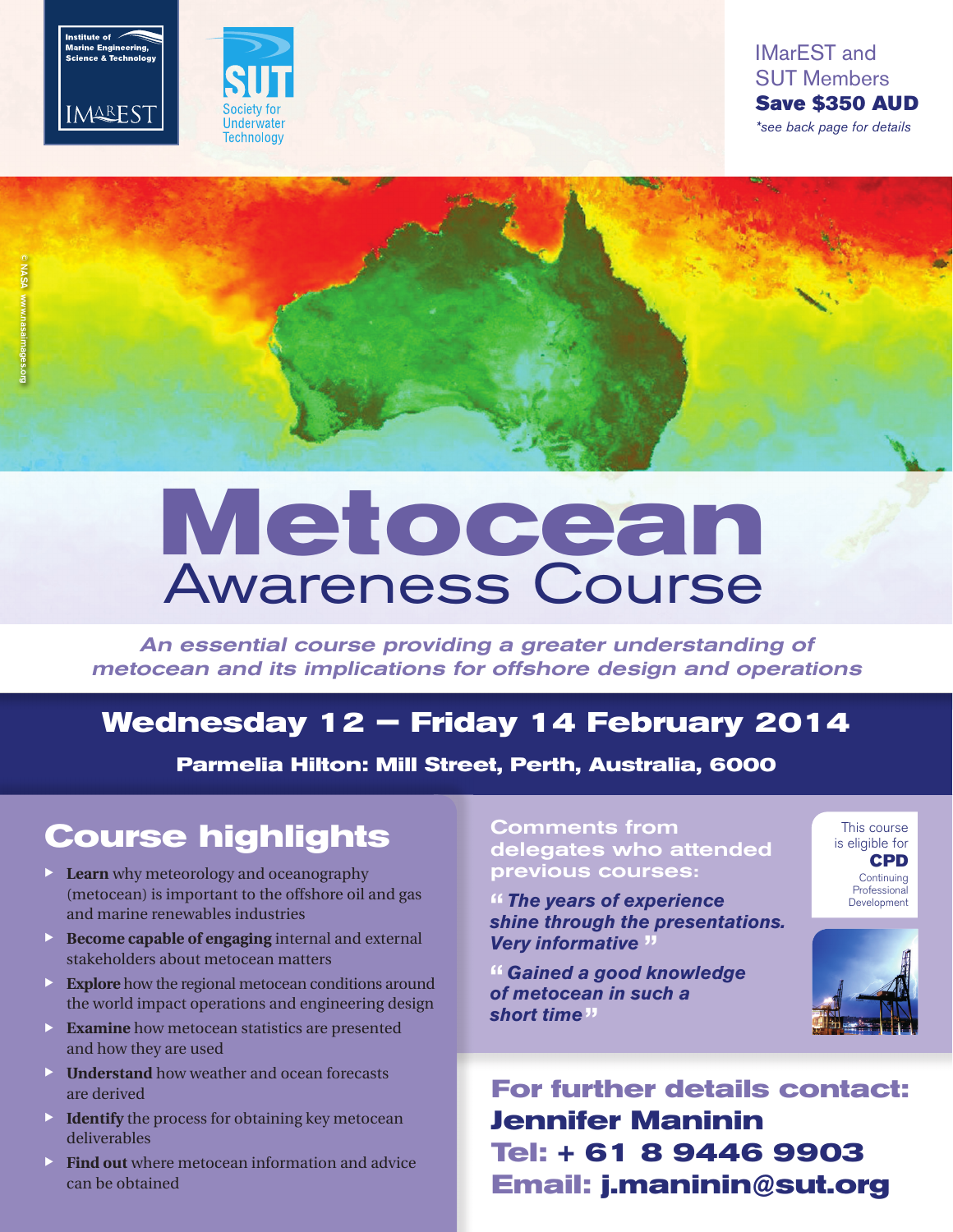### **Why will this course benefit you?**

**F**or all offshore industries, the effects of meteorology and oceanography (metocean) have a major impact on design and operations. If users of metocean information are not aware of the implications that the weather, waves, currents and water levels can have on their operations or design work, then things can go wrong with serious health and safety and economic consequences.

The **Metocean Awareness Course** is aimed at those who need to have a greater understanding of metocean conditions worldwide and how they might impact the effectiveness of their work.

The course format will include a mixture of short presentations presented by expert speakers in this field (see back page) and **interactive workshop sessions** including a **group case study exercise.** Delegates will receive a comprehensive course manual on attendance.



# **Who should attend?**

**the This course is essential for Project Managers** and Engineers in the offshore and renewables industries, involved in operations or design, from new entrants to the industry to those with many years experience. The course will enable delegates to interact with expert speakers and other delegates from various backgrounds who use or provide metocean data.

# **Course Schedule**

### Day 1

08.30 Registration and refreshments

#### **Welcome**

**08.45** Introductions and objectives of the course

**Offshore industry requirements for metocean criteria and statistics the application**

- **09.15** Why metocean is important
	- $\blacktriangleright$  What exactly is metocean?
- **09.45**  $\triangleright$  War Stories from participants and speakers: Kolskaya and Key Biscayne Jackup disasters and why it is always easier to blame metocean
- 10.15 Refreshments
- **10.30** War stories from participants and speakers (contd) Offshore engineering applications:
	- $\blacktriangleright$  Requirements for metocean information at each stage of the project cycle
	- $\blacktriangleright$  How metocean meets those needs
- 11.45 Kick-off: Group case study exercise
- 12.30 Lunch

#### **Metocean data acquisition**

- **13.30** ► Measured proprietry, national and global  $\blacktriangleright$  Modelled
- 15.15 Refreshments
- 15.30  $\triangleright$  Satellite data
	- $\blacktriangleright$  Data QC
	- $\blacktriangleright$  National databases/data archiving

16.30 **Data trends/climate variability**

18.00 Drinks reception

### **Expanded learning outcomes for individual parts**

*Part I:* **Oil and gas industry requirements for metocean criteria and statistics — the application**

After completion of the course, participants will:

- $\blacktriangleright$  have an understanding of how and why metocean is important to the offshore oil and gas and marine renewables industries for safe and economic operations, through each phase of field development/operation from initial acreage acquisition to field abandonment;
- $\blacktriangleright$  be able to engage internal and external stakeholders about metocean matters and their impact.

*Part II:* **Metocean data sources, data quality control, archiving and climate variability**

After completion of the course, participants will:

- be able to describe the various methods of acquiring metocean data, the issues involved, the indicative costs and trends for the future;
- $\triangleright$  be aware of safety guidelines (OGP) and the inherent risks of in-field data collection;
- $\blacktriangleright$  be aware of vessel requirements to undertake instrument deployment;
- $\blacktriangleright$  have an understanding of data processing, quality control and data archiving;
- $\blacktriangleright$  be able to describe the process of numerical modelling of winds, waves and currents; the limitations and accuracy of results.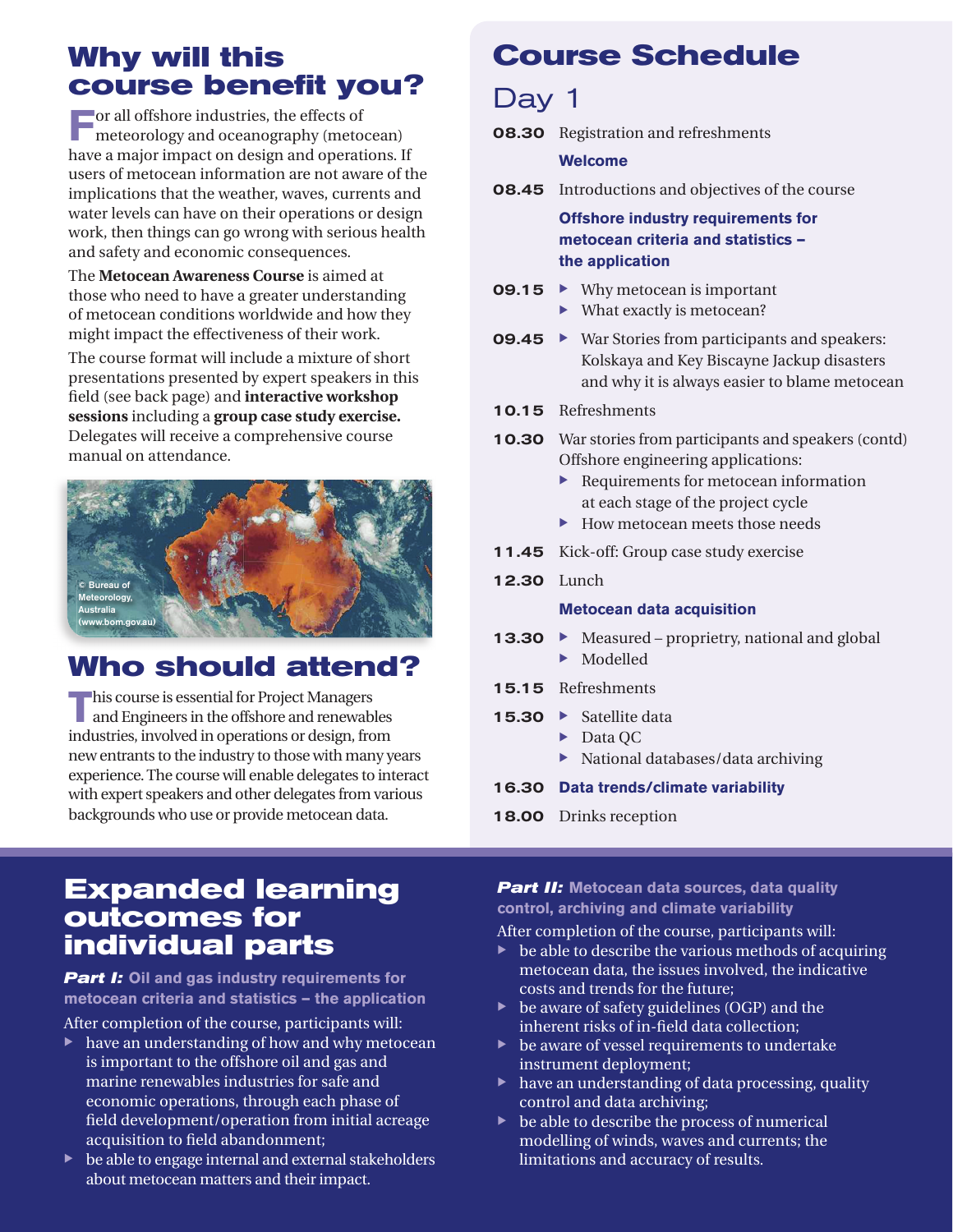### Day 2

08.30 Refreshments

#### **Metocean parameters and processes**

- **08.45**  $\triangleright$  Atmospheric and ocean circulation  $\blacktriangleright$  Winds and waves
- 10.15 Refreshments
- $10.30 \rightarrow$  Ocean circulation
	- $\blacktriangleright$  Currents
	- $\blacktriangleright$  Water level (tides, surges, tsunami) and ice
- 12.00 Group case study exercise (contd)
- 12.30 Lunch

#### **Metocean conditions around the world**

- **13.30** Metocean conditions worldwide from an offshore industry perspective:
	- $\triangleright$  NW Australia
	- $\blacktriangleright$  Tropical climates GOM, South China Sea and West Africa
	- **EXECUTE: The Temperate and Arctic: North Sea and** Caspian/Arctic
- 15.00 Refreshments

#### **Weather and ocean forecasting**

- **15.15**  $\blacktriangleright$  How weather and ocean forecasts are generated
	- $\blacktriangleright$  Presentation of weather forecasts
	- $\blacktriangleright$  Weather forecast exercise
- **16.45** Group case study exercise (contd)

*Part III:* **Metocean parameters and processes and metocean conditions** 

 $\blacktriangleright$  have a broad understanding of the key meteorological and oceanographic parameters impacting offshore design

 $\blacktriangleright$  be able to describe the metocean conditions in the various regions around the world where the offshore oil and gas industry and marine renewables industry operates;  $\triangleright$  know from where they can obtain more metocean information and advice.

After completion of the course,

**17.30** Close

**around the world**

participants will:

and operations;

18.00 Course dinner

#### *Part IV:*

#### **Weather forecasting**

After completion of the course, participants will:

- $\blacktriangleright$  have an understanding of how weather and ocean forecasts are derived, their accuracy and how they are presented;
- $\blacktriangleright$  know from where they can obtain more relevant information and advice.
- Day 3
- 08.30 Refreshments

#### **Developing metocean operational statistics**

- **08.45** Metocean statistics for operational planning: Scenarios – when to use, what to ask for  $\triangleright$  Operability – weather windows: seismic, drilling, pipelaying, installations, heavy lifts, tows, float-overs, decommissioning, etc  $\triangleright$  Aviation and marine logistics: helicopters, marine crew change, etc  $\triangleright$  Operational statistics exercise 10.30 Refreshments **Developing metocean design criteria** 10.45 Metocean criteria for design: Exercise New elements of design ISO 19901-1  $\blacktriangleright$  Developing metocean criteria for range of engineering applications; response-based design  $\blacktriangleright$  Uncertainties Extreme value analysis exercise 12.30 Lunch 13.30 **Subsea production equipment – metocean design impact Group case study exercise** 14.00 Finalise group case study exercise Group presentations and award of prize 15.45 Refreshments **Wrap-up/feedback** 16.00 Wrap-up/feedback discussion:  $\blacktriangleright$  Future developments  $\blacktriangleright$  What we have learnt  $\blacktriangleright$  What are we going to do differently? Feedback questionnaire
- 17.00 Close

#### *Part V:* **Operational statistics and design criteria**

After completion of the course, participants will:

- $\blacktriangleright$  know how metocean conditions are presented statistically and are used for design in various scenarios;
- $\triangleright$  be able to specify the process for undertaking design criteria studies and for preparing operational planning statistics reports;
- $\blacktriangleright$  know from where they can obtain more relevant information and advice.